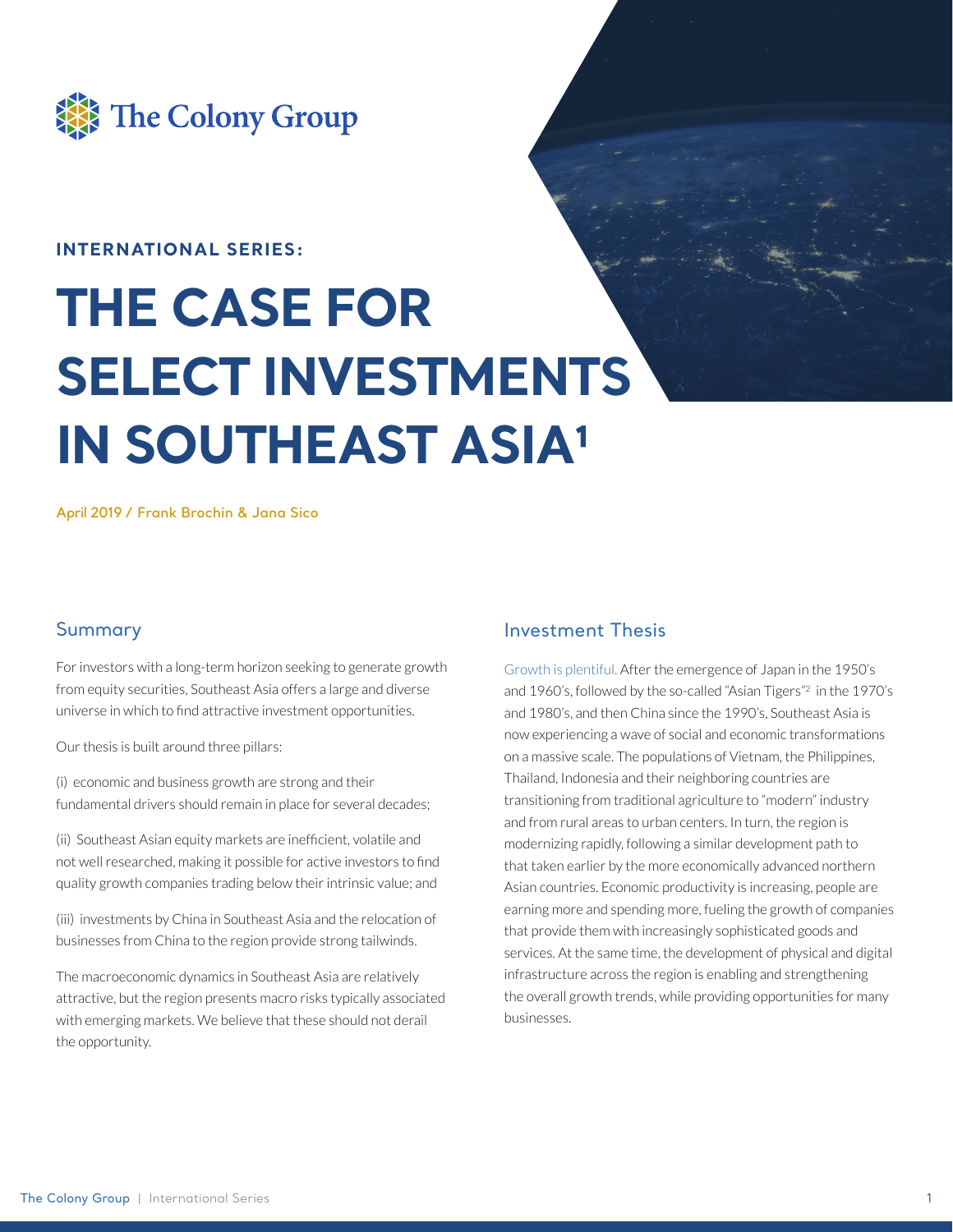# The Colony Group

These social and economic transformations should continue for at least a couple of decades. Southeast Asia's urbanization level is only 44%, mid-way between 34% in India and 58% in China, still at a very low level compared with 82% in the United States. About 30% of the population is still involved in agriculture, compared with only 2% in the United States. At current urbanization rates, the region should provide growth opportunities over a long investment horizon.3

Markets are inefficient. Growth is plentiful but equity markets in the region are not well researched, generally inefficient and relatively volatile. There are more than 4,400 companies trading on stock exchanges in the region, as many as in the United States, and the number is growing every year. At the same time, the percentage of stocks covered by equity analysts ranges from only 8% in Bangladesh to no more than 42% in Thailand, compared with more than 80% in the United States.4 In every market in Southeast Asia, the median number of equity analysts per company is effectively zero!

This creates pricing inefficiencies and in turn, plenty of opportunities for active investors to buy shares of quality companies at times when they trade meaningfully below their intrinsic value. In turn, Southeast Asia offers an attractive environment to generate long-term returns on equity securities from a combination of earnings growth and a re-rating of valuation multiples.

Industries are relocating to the region. Many companies are relocating their manufacturing operations from China to Southeast Asia, as China's cost advantage has declined and the country is now focused on manufacturing higher value-added goods. The impact of this ongoing shift is already visible as China's share in global exports is falling while Vietnam's and Thailand's shares have increased.5 This process is now accelerating in the context of tensions between China and the United States, and will provide significant economic tailwinds to the whole region for years to come.

Southeast Asia is also a significant beneficiary of China's Belt and

Road Initiative. Countries in the region, Indonesia and Vietnam in particular, have received large infrastructure investments from China and are now much better integrated to the regional economy and global supply chains.

The macroeconomic dynamics are relatively attractive. With 845 million people, Southeast Asia's population is larger than the United States' and the European Union's combined!6 For the most part, the population is young and growing, and demographics are generally favorable, specifically in the Philippines, Malaysia,

In 2018, Southeast Asia's aggregate GDP reached \$3.1 trillion.7 If it were a single country, its economy would be the 5th largest in the world, only surpassed by the United States, China, Japan and Germany.

From a macroeconomic perspective, Southeast Asia is in a much better position today than it was during the 1997 Asian Financial Crisis or during the 2013 Taper Tantrum. Reliance on external debt has been reduced, the countries have built larger foreign exchange reserves, exchange rates are broadly floating, and current accounts are either in modest deficit or in surplus, and are in part funded by long-term FDI investments. There are some notable exceptions to these otherwise positive macro observations. For instance, Malaysia still has a relatively high level of external debt; the Philippines and Indonesia have negative current accounts; all countries in Southeast Asia except for Malaysia would suffer from higher oil prices.

### Risks

Indonesia and Vietnam.

We are mindful of other risk factors associated with investing in the region. These include market volatility and illiquidity, which in many cases also represent the source of investment opportunities; political turbulence, which has been a negative in Thailand, Malaysia and Indonesia in recent years; as well as corruption and poor corporate governance. These issues, typically associated with emerging markets, will be partially addressed by investing through